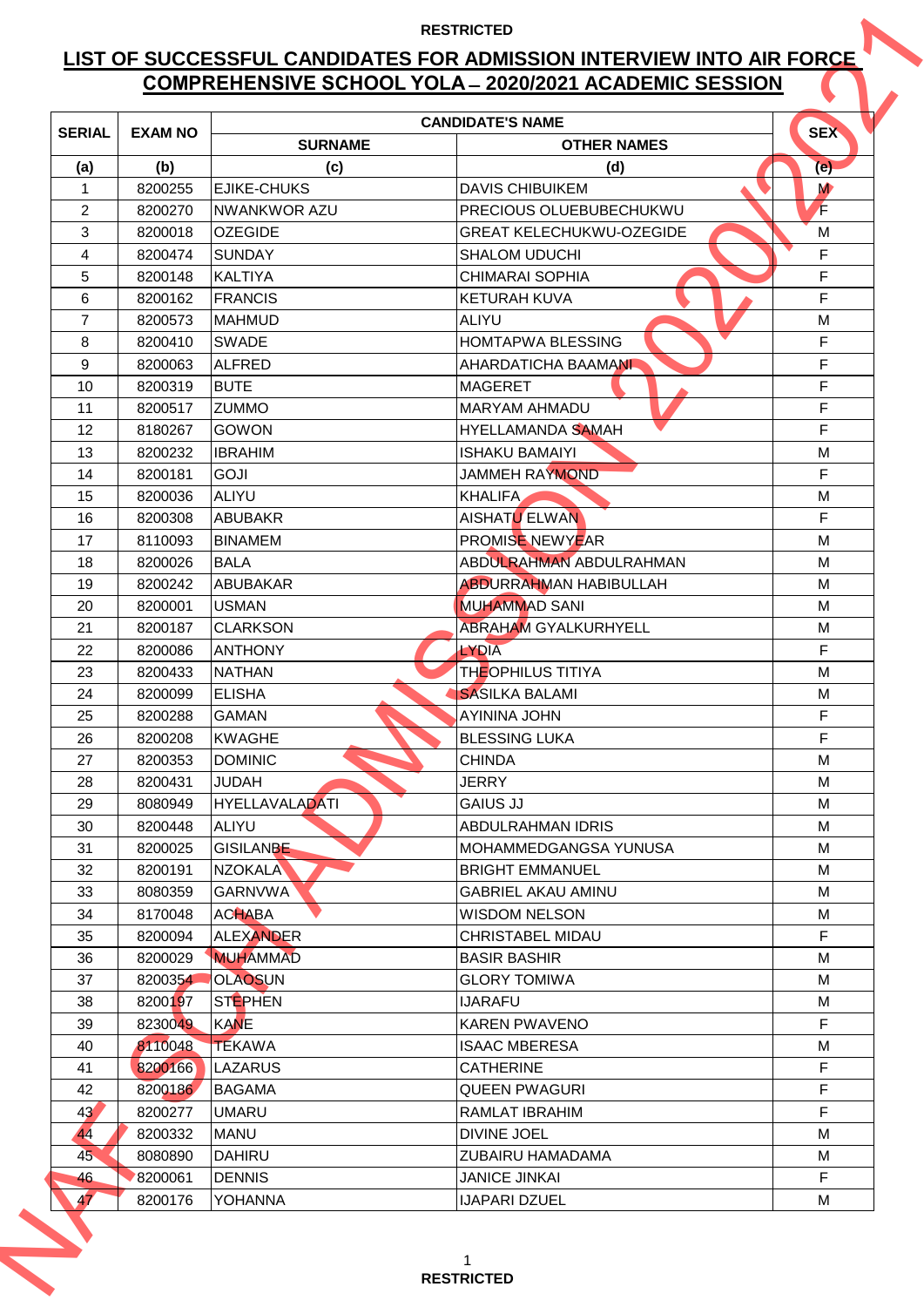| 48<br>49        | 8200184 |                   |                             | (e)           |
|-----------------|---------|-------------------|-----------------------------|---------------|
|                 |         | NURUDDEEN         | MUHAMMAD AHMAD              | M             |
|                 | 8200097 | <b>BASHIR</b>     | <b>AHMAD</b>                | M <sub></sub> |
| 50              | 8200102 | <b>AYUBA</b>      | <b>FAVOUR</b>               | М             |
| 51              | 8200265 | <b>SAKAWA</b>     | MINDIYAHYEL MAXWELL         | M             |
| 52              | 8200488 | <b>JOSEPH</b>     | <b>JOY</b>                  |               |
| 53              | 8200105 | <b>LABAGA</b>     | <b>ZION KENZIL</b>          | M.            |
| 54              | 8200116 | <b>HUSSAINI</b>   | <b>ARRAKIB LAKUZA</b>       | Г             |
| 55              | 8200125 | <b>AYUBA</b>      | <b>MURTALA TUMBA</b>        | M             |
| 56              | 8200434 | <b>JULIUS</b>     | <b>JUSTINE</b>              | M             |
| 57              | 8200034 | <b>ISA</b>        | MOHAMMED ABUBAKAR           | M             |
| 58              | 8200052 | <b>ADAMU</b>      | <b>USMAN UMAR</b>           | M             |
| 59              | 8200177 | <b>YOHANNA</b>    | <b>IJABADA DZUEL</b>        | M             |
| 60              | 8200179 | <b>ABUBAKAR</b>   | <b>AMINA USMAN</b>          | F             |
| 61              | 8200072 | <b>MUSA</b>       | <b>RABI WALI</b>            | $\mathsf F$   |
| 62              | 8200561 | <b>USMAN</b>      | <b>NABILA DADAH</b>         | F             |
| 63              | 8200069 | <b>USMAN</b>      | <b>AUWAL BASHIR</b>         | M             |
| 64              | 8200276 | <b>UMARU</b>      | <b>RALIYAT IBRAHIM</b>      | F             |
| 65              | 8060002 | <b>PETER</b>      | <b>SHEDRACK HEDIMA</b>      | M             |
| 66              | 8200005 | <b>FEDILIS</b>    | FREDNARD                    | M             |
| 67              | 8200042 | <b>TUMBA</b>      | <b>ANITA KYAUTA</b>         | F             |
| 68              | 8200523 | <b>WAZAMDA</b>    | <b>IJANGARI THOMAS</b>      | M             |
| 69              | 8200121 | <b>HYELNUYA</b>   | PRECIOUS JACOB              | F             |
| 70              | 8200207 | <b>UMAR</b>       | <b>FATIMA JIKA</b>          | F.            |
| 71              | 8200398 | <b>SALU</b>       | <b>TIMILEYIN</b>            | F             |
| 72              | 8200118 | <b>TAHIR</b>      | <b>HAUWAU KANGE</b>         | $\mathsf F$   |
| 73              | 8200252 | <b>TATA</b>       | <b>HANDEL YERIMA</b>        | M             |
| 74              | 8200294 | <b>BASHIRU</b>    | <b>MUHAMMAD SHARFUDDEEN</b> | M             |
| 75              | 8210001 | <b>SUNDAY</b>     | <b>DATAPWA JONAH</b>        | M             |
| 76              |         | <b>BADA</b>       | <b>JESSY JAMES</b>          | M             |
|                 | 8080095 | <b>JIKA</b>       |                             |               |
| 77              | 8200293 |                   | RASHEED ABUBAKAR            | M             |
| 78              | 8200310 | <b>NGBALE</b>     | <b>SEAN</b>                 | М             |
| 79              | 8200324 | <b>DUNAMA</b>     | <b>BRIGHT ELISHA</b>        | М             |
| 80              | 8200418 | ABDULAZIZ         | <b>BASHIR MOHAMMED</b>      | М             |
| 81              | 8200553 | <b>DULUN</b>      | <b>DOBIYAN FIKNAN</b>       | М             |
| 82              | 8080919 | <b>JASON</b>      | <b>MARTINS GUSULAMI</b>     | М             |
| 83              | 8200236 | ABDULAZIZ         | <b>ZAINAB MALAFA</b>        | F             |
| 84              | 8200350 | <b>JESSE</b>      | PHILIP HYELLANA ARI         | М             |
| 85              | 8200420 | <b>WAGETI</b>     | <b>SAMUEL HYELNI</b>        | М             |
| 86              | 8200544 | <b>HARUNA</b>     | <b>UMAR</b>                 | М             |
| 87              | 8060245 | <b>NADWAH</b>     | ANNAS ABAINITUS             | М             |
| 88              | 8080796 | <b>ARDO</b>       | <b>KAMAL MURTALA</b>        | М             |
| 89              | 8200178 | THUWAIBAH         | MUHAMMAD HAMMAJAM           | F.            |
| 90              | 8200037 | <b>BIRMA</b>      | <b>SANI GAJI</b>            | M             |
| 91              | 8200064 | <b>MUSA</b>       | <b>HANNAH ULEA</b>          | F             |
| 92              | 8200238 | <b>TIJJANI</b>    | <b>ISMAIL YUSUF</b>         | М             |
| 93              | 8200017 | <b>HASSAN</b>     | <b>BISHARA PAWA</b>         | М             |
| 94              | 8200169 | <b>ISHAYA</b>     | <b>HEPZIBAH BASSI</b>       | F             |
| 95 <sub>1</sub> | 8200243 | <b>JAPHET</b>     | <b>JOAN JOY</b>             | F.            |
| 96              | 8200406 | <b>ENOCH</b>      | <b>ANITA AMOS</b>           | F             |
| 97              | 8200375 | <b>KEFAS</b>      | <b>PAUL</b>                 | M             |
| 98              | 8170082 | <b>TANDAWADON</b> | <b>MERCY LUPWA</b>          | F             |
|                 | 8200164 | <b>BULUS</b>      | JEMIMAH MUSA                | F.            |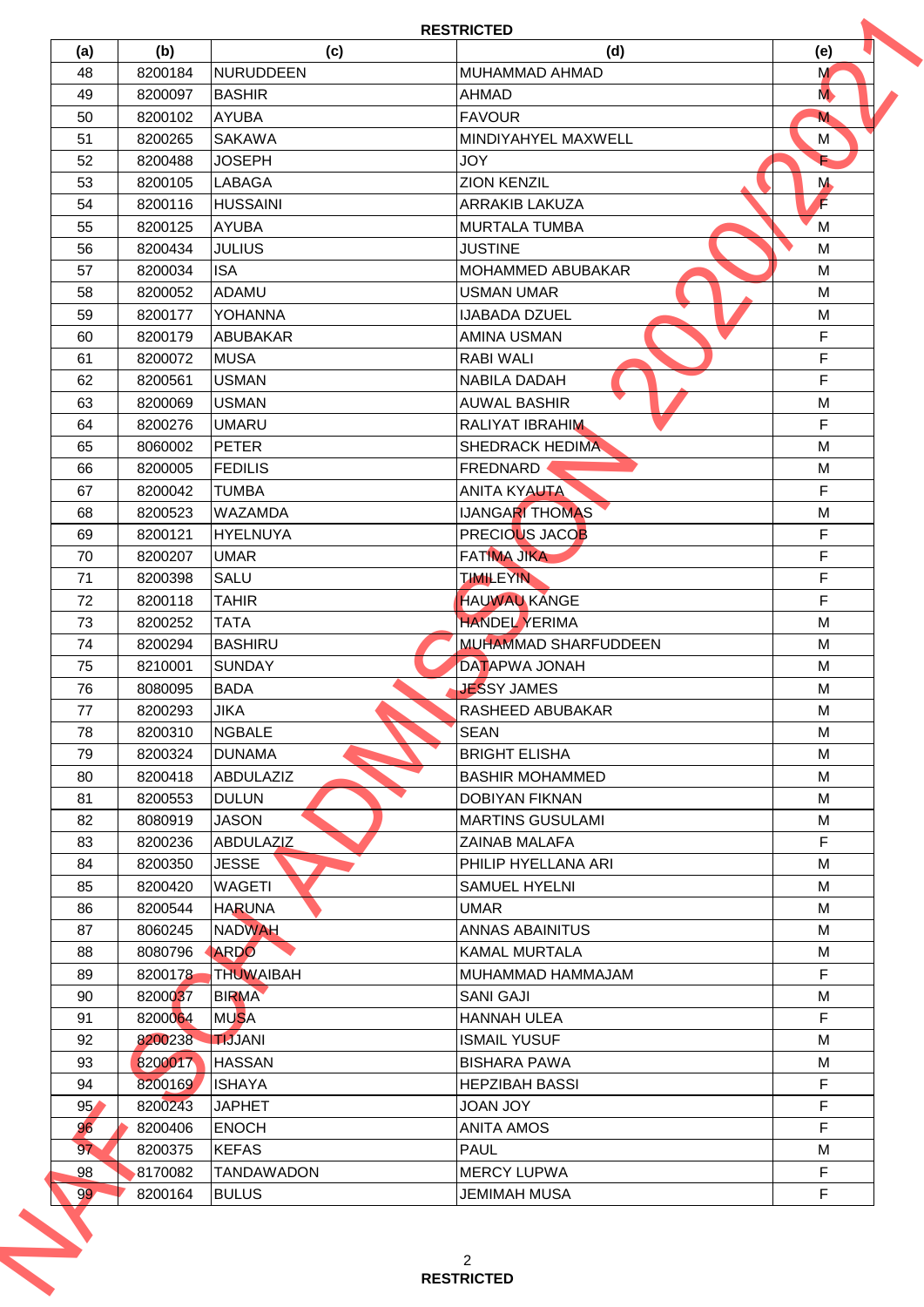| (a) | (b)     | (c)              | (d)                        | (e)           |
|-----|---------|------------------|----------------------------|---------------|
| 100 | 8050167 | <b>ZAKAMA</b>    | <b>GRACE AYUBA</b>         | И             |
| 101 | 8180135 | <b>ABUBAKAR</b>  | <b>FAISAL TANKO</b>        | M <sub></sub> |
| 102 | 8200137 | <b>ABUBAKAR</b>  | ABDULRAHMAN MUSTAPHA       | M             |
| 103 | 8200203 | <b>JOSEPH</b>    | <b>GLORY TANKO</b>         | F.            |
| 104 | 8200566 | <b>ABUBAKAR</b>  | <b>UMAR FAROUK</b>         | $M$           |
| 105 | 8170097 | <b>SAMSON</b>    | STEPHANIE WANDEHYLLA       | Б             |
| 106 | 8200088 | <b>RAJI</b>      | AHMED                      | M             |
| 107 | 8200159 | <b>GUNDIRI</b>   | <b>ADAITI ALVARI</b>       | M             |
| 108 | 8200223 | <b>ROBINSON</b>  | <b>ERNEST MEMYINA</b>      | M             |
| 109 | 8200092 | <b>BITRUS</b>    | <b>DAHI HOPE</b>           | F             |
| 110 | 8200469 | <b>BWALKI</b>    | <b>ESAM BAREM</b>          | F             |
| 111 | 8200499 | <b>MOHAMMED</b>  | <b>AMINU JADA</b>          | M             |
| 112 | 8200013 | <b>BELLO</b>     | MOHAMMADNAIF ALIYU         | M             |
| 113 | 8200024 | <b>SALISU</b>    | <b>FATIMA</b>              | $\mathsf F$   |
| 114 | 8200336 | DAUDA A.S.       | <b>SULEIMAN GUNDIRI</b>    | M             |
| 115 | 8200549 | <b>DANBABA</b>   | <b>HABARENDERE L</b>       | M             |
| 116 | 8200557 | <b>HAMMA</b>     | <b>ABDALLAH HALILU</b>     | M             |
| 117 | 8200583 | <b>DANIEL</b>    | <b>ANGEL GALUNJE</b>       | F             |
| 118 | 8050054 | <b>ELAM</b>      | <b>ERIC ALI</b>            | M             |
| 119 | 8190039 | ADAMU            | <b>RUTH</b>                | F             |
| 120 | 8200259 | <b>DIKKO</b>     | <b>ABDULLAHI UMAR</b>      | M             |
| 121 | 8200391 | <b>ABUBAKAR</b>  | <b>ABUBAKAR YAHAYA</b>     | M             |
| 122 | 8200525 | <b>PETER</b>     | <b>DEGWA EMMANUELLA</b>    | F             |
| 123 | 8200040 | <b>MOHAMMED</b>  | <b>UMAR MUKTAR</b>         | M             |
| 124 | 8200225 | <b>DAUDA</b>     | <b>TARSHISH</b>            | M             |
| 125 | 8040919 | ISHAKU           | <b>SHARON NOEL</b>         | F             |
| 126 | 8200392 | <b>ABUBAKAR</b>  | <b>FAISAL</b>              | M             |
|     |         |                  | <b>RUKAIYA YAHYA</b>       | F             |
| 127 | 8200534 | <b>SULEIMAN</b>  |                            |               |
| 128 | 8200279 | <b>AHMED</b>     | <b>TUKUR JIJI</b>          | M             |
| 129 | 8200411 | <b>DAHIRU</b>    | AISHA ABDULLAHI            | F.            |
| 130 | 8200545 | <b>AUDU</b>      | <b>SULTAN IDI</b>          | м             |
| 131 | 8230018 | <b>ROWLAND</b>   | <b>GABRIEL MIDALA</b>      | М             |
| 132 | 8200290 | <b>AHIDJO</b>    | ABUBAKAR YAHAYA            | М             |
| 133 | 8200078 | <b>AYUBA</b>     | <b>DAMIAN FARTIMANCHAN</b> | М             |
| 134 | 8200397 | <b>SOLOMON</b>   | <b>HYELDA EMMANUEL</b>     | М             |
| 135 | 8200442 | <b>AMINU</b>     | ABDULLAHI                  | М             |
| 136 | 8170050 | <b>DIO</b>       | <b>DESTINY ADONAJAH</b>    | М             |
| 137 | 8200190 | <b>IBRAHIM</b>   | AHMAD JIKA                 | М             |
| 138 | 8200084 | <b>NASIRU</b>    | <b>DAVID</b>               | М             |
| 139 | 8200278 | <b>AHMED</b>     | MUHAMMED JIJI              | М             |
| 140 | 8200083 | <b>NASIRU</b>    | <b>IJAYI</b>               | М             |
| 141 | 8200117 | <b>SULEIMAN</b>  | MARYAM                     | F             |
| 142 | 8200165 | <b>KWACHE</b>    | <b>BARKA SINI</b>          | M             |
| 143 | 8200087 | <b>AHMED</b>     | ALIYU JALINGO              | М             |
| 144 | 8200567 | <b>MOHAMMED</b>  | <b>MOHAMMED ABUBAKAR</b>   | М             |
| 145 | 8200220 | <b>KUKUYANDA</b> | <b>HYELLANAATI</b>         | F             |
| 146 | 8200123 | <b>TANKO</b>     | <b>JIMJEL ANN</b>          | F             |
| 147 | 8200249 | <b>WADINGA</b>   | <b>BEST BITRUS</b>         | F.            |
| 148 | 8200552 | <b>DULUN</b>     | <b>GANINAN KAUPAN</b>      | М             |
| 149 | 8200082 | <b>NASIRU</b>    | <b>ISRAEL</b>              | М             |
| 150 | 8200023 | <b>JIMETA</b>    | ALIYU ABUBAKAR             | М             |
|     | 8200591 | <b>AHMAD</b>     | <b>MANSURATA JARENJO</b>   | F.            |
| 151 |         |                  |                            |               |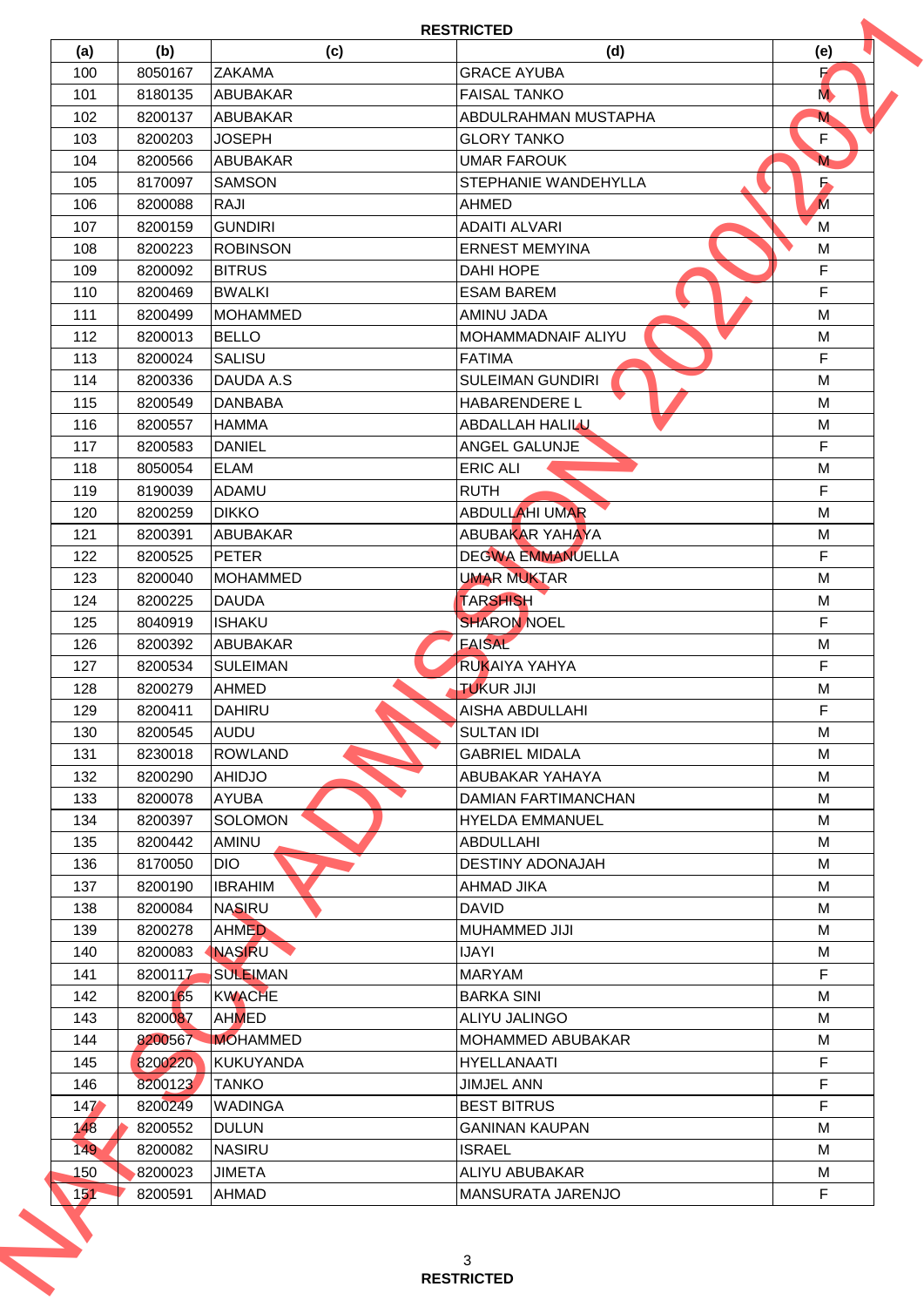|                |         |                   | <b>RESTRICTED</b>             |        |
|----------------|---------|-------------------|-------------------------------|--------|
| (a)            | (b)     | (c)               | (d)                           | (e)    |
| 152            | 8200597 | <b>BELLO</b>      | <b>MODIBBO HAYATU</b>         | M      |
| 153            | 8200003 | <b>USOH</b>       | ETIENO USOH SAMPSON           | R      |
| 154            | 8200161 | <b>JOHN</b>       | ABASSIAKAMA ARK UWEM          | M      |
| 155            | 8200379 | <b>EBUK</b>       | <b>ALAN NATHAN BARE</b>       | М      |
| 156            | 8200419 | <b>NSUABIA</b>    | <b>BLESSING STEPHEN</b>       | ь      |
| 157            | 8200521 | <b>CHUKWUKA</b>   | PROMISE OGOCHUKWU             | Б.     |
| 158            | 8200053 | OKOYE-OFOJETU     | <b>KENECHUKWU HEBRON</b>      | M      |
| 159            | 8200113 | <b>GREGORY</b>    | DESMOND N.                    | M      |
| 160            | 8200133 | <b>AFIOMAH</b>    | PROSPER IFECHUKWU             | M      |
| 161            | 8200464 | <b>CHIDUBEM</b>   | <b>HENRY OBI</b>              | M      |
| 162            | 8200035 | <b>ICLEMENT</b>   | <b>FAVOUR CHIDUBEM</b>        | M      |
| 163            | 8050604 | <b>GARBA</b>      | <b>MUSA</b>                   | M      |
| 164            | 8200471 | <b>ADAMU</b>      | <b>AISHATU BALA</b>           | F      |
| 165            | 8200592 | <b>SHEHU</b>      | <b>ADAMU GIN</b>              | M      |
| 166            | 8200333 | <b>SARKINBAKA</b> | <b>ABUBAKAR</b>               | М      |
| 167            | 8200524 | <b>ABUBAKAR</b>   | MUHAMMED MADU                 | M      |
| 168            | 8200334 | <b>SARKINBAKA</b> | <b>MOHAMMED</b>               | M      |
| 169            | 8200295 | <b>SAMUEL</b>     | <b>TORDUE JOEL</b>            | M      |
| 170            | 8200075 | <b>ADEE</b>       | NGUWASEN SOLOMON              | F      |
| 171            | 8200027 | <b>ACHAGH</b>     | <b>HEMENSE</b>                | M      |
| 172            | 8010077 | <b>ASEN</b>       | <b>JOSIAH SESUGHTER</b>       | M      |
| 173            | 8200233 | <b>AGADA</b>      | <b>JOEL SHEKOSALASI</b>       | M      |
| 174            | 8200260 | <b>KAIDAL</b>     | <b>SIMEON EMMANUEL</b>        | M      |
| 175            | 8210002 | <b>UMAR</b>       | <b>BILAL MOHAMMED</b>         | М      |
| 176            | 8210003 | <b>UMAR</b>       | <b>FATIMA MOHAMMED</b>        | F.     |
|                |         |                   | <b>AKRAM ISAH</b>             |        |
| 177            | 8200212 | <b>HAMIDU</b>     | <b>ANNA WAKAWA</b>            | M<br>F |
| 178            | 8210018 | <b>MUSA</b>       |                               |        |
| 179            | 8170066 | <b>JAMES</b>      | <b>BENEDICTA CHARLES</b>      | F      |
| 180            | 8080274 | <b>ABUBAKAR</b>   | <b>AISHA SANI</b>             | F      |
| 181            | 8200140 | <b>JAFARU</b>     | JEMIMAH JAMES                 | F      |
| 182            | 8210031 | <b>WAKILI</b>     | <b>BARUCH ISHAKU WILLIAMS</b> | M      |
| 183            | 8210013 | SAIDU             | <b>JIBRIN SULEMAN</b>         | M      |
| 184            | 8200402 | <b>AYUBA</b>      | LAWAN                         | М      |
| 185            | 8010068 | <b>SIKUMTA</b>    | <b>JOYCE WAKIRWA</b>          | F      |
| 186            | 8210016 | SAIDU             | <b>HADIZA GADZAMA</b>         | F.     |
| 187            | 8200321 | EGBERI            | <b>DELIGHT BOROYEH</b>        | М      |
| 188            | 8200041 | <b>NNACHI</b>     | KENNETH ONYEKACHI             | М      |
| 189            | 8200051 | <b>UDEH</b>       | <b>COLLINS CHIDIEBERE</b>     | М      |
| 190            | 8200095 | <b>CHUKWU</b>     | MICHELLE CHIDIEBERE           | F      |
| 191            | 8200563 | <b>FESTUS</b>     | <b>NNENA</b>                  | F.     |
| 192            | 8200273 | RABIU             | <b>KAMALDEEN</b>              | M      |
| 193            | 8200011 | <b>ASADU</b>      | <b>CHIDUBEM ALBERT</b>        | М      |
| 194            | 8200253 | <b>NWAFOR</b>     | DANIEL CHIDUBEM               | М      |
| 195            | 8200146 | <b>IGWEBUEZE</b>  | <b>MADONNA CHIDERA</b>        | F      |
| 196            | 8200096 | <b>SUNDAY</b>     | <b>FAVOUR OKAFOR</b>          | F      |
| 197            | 8210039 | <b>USMAN</b>      | <b>MUHAMMAD</b>               | М      |
| 198            | 8010237 | <b>NASIR</b>      | <b>ADAMU YELMA</b>            | М      |
| 199            | 8080708 | <b>MUSA</b>       | <b>DAVID DALA</b>             | М      |
| 200            | 8200380 | <b>ALEXANDER</b>  | <b>JIMON AMDO</b>             | M      |
| 201            | 8200367 | <b>PHILIPS</b>    | JEMIMAH                       | F      |
|                | 8200219 | YAHAYA            | <b>GRACE MANAJA</b>           | F.     |
|                | 8200558 | <b>BELLO</b>      | MUHAMMAD ABDULKADIR           | М      |
| 202<br>$203 -$ |         |                   |                               |        |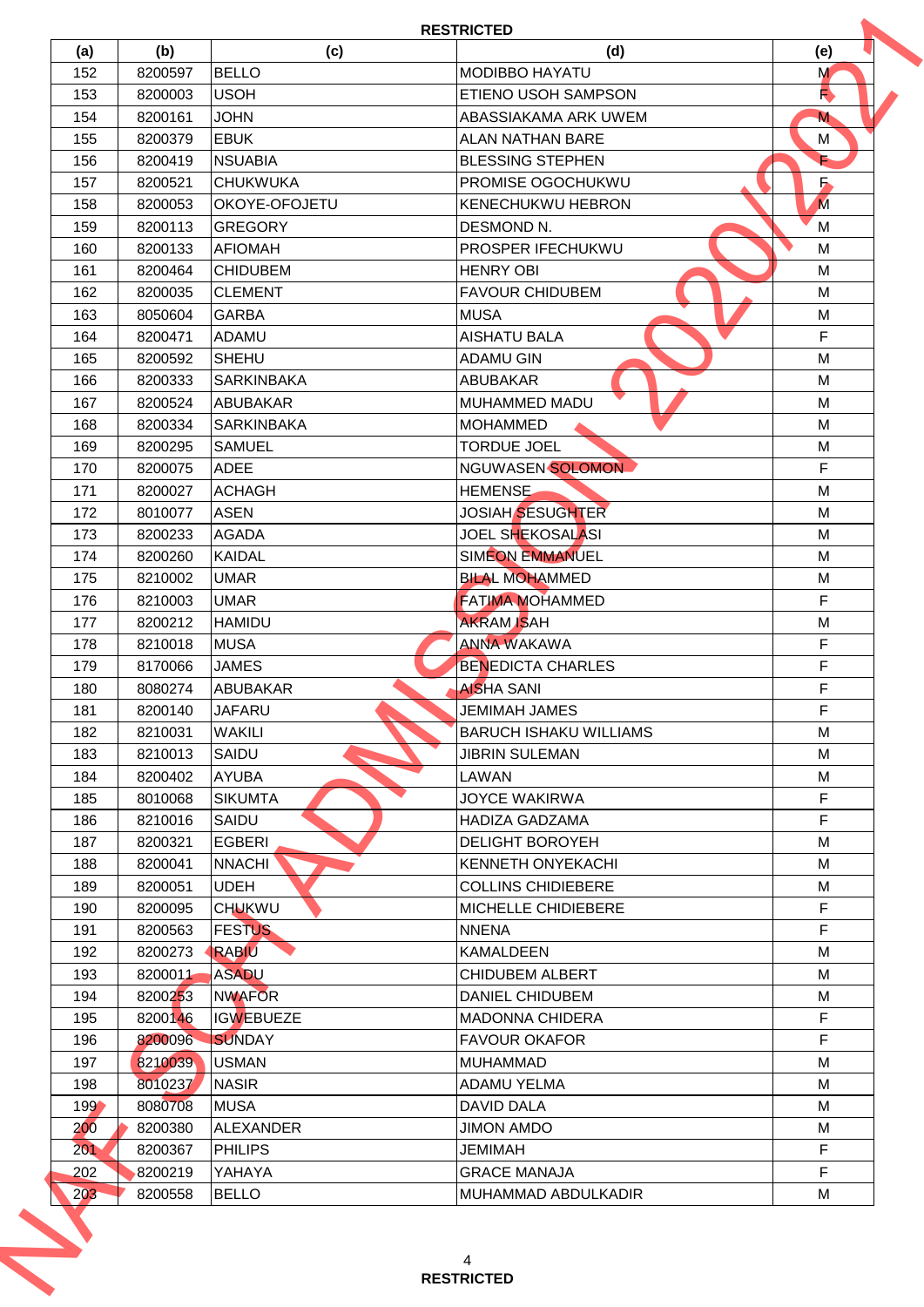| (a)<br>204<br>205<br>206<br>207<br>208<br>209<br>210 | (b)<br>8200576<br>8200006<br>8200262 | (c)<br><b>EMMANUEL</b><br><b>RAPHAEL</b> | (d)<br><b>EVANS ANKALE</b><br>RAHAM MAILABARI | (e)<br>M<br>M <sub></sub> |
|------------------------------------------------------|--------------------------------------|------------------------------------------|-----------------------------------------------|---------------------------|
|                                                      |                                      |                                          |                                               |                           |
|                                                      |                                      |                                          |                                               |                           |
|                                                      |                                      | <b>HASSAN</b>                            | AL AMIN MOHAMMED                              | M                         |
|                                                      | 8200424                              | <b>BAR</b>                               | <b>HILARY KALBANG</b>                         | F                         |
|                                                      | 8200428                              | <b>ABEL</b>                              | <b>ABIGAIL LAPIPS</b>                         |                           |
|                                                      | 8200427                              | <b>ABEL</b>                              | <b>ANN LAPIPS</b>                             | $\overline{\phantom{a}}$  |
|                                                      | 8200139                              | <b>ADO</b>                               | <b>MOSES BATARI</b>                           | M                         |
| 211                                                  | 8200044                              | <b>YAKUBU</b>                            | <b>VICTORIA BULUS</b>                         | $\mathsf F$               |
| 212                                                  | 8200045                              | <b>YAKUBU</b>                            | <b>WINIFRED BULUS</b>                         | F.                        |
|                                                      |                                      |                                          |                                               | F                         |
| 213                                                  | 8230001                              | <b>MOHAMMAD</b>                          | <b>ZAINAB BABANGIDA</b>                       |                           |
| 214                                                  | 8200106                              | <b>UMAR</b>                              | <b>IBRAHIM SHEHU</b>                          | M                         |
| 215                                                  | 8230025                              | <b>LATABA</b>                            | SAMUEL SALATIEL GARBA                         | M                         |
| 216                                                  | 8200436                              | <b>ISMAILA</b>                           | <b>GENESIS AJIYA</b>                          | M                         |
| 217                                                  | 8200039                              | PHILIP                                   | <b>CHIDINMA FAITH</b>                         | F                         |
| 218                                                  | 8200218                              | <b>IUCHECHUKWU</b>                       | <b>VICTOR CHIDERA</b>                         | M                         |
| 219                                                  | 8200348                              | <b>EKEH</b>                              | <b>VICTOR IKECHUKWU</b>                       | M                         |
| 220                                                  | 8200581                              | <b>CYRACUS</b>                           | <b>EKELE CHUKS</b>                            | M                         |
| 221                                                  | 8200070                              | <b>IKENNEDY</b>                          | <b>DIVINE MESOMA</b>                          | F                         |
| 222                                                  | 8200222                              | <b>NNADOZIE</b>                          | <b>VIVIAN CHUKWUEDOZIE</b>                    | F                         |
| 223                                                  | 8200131                              | <b>HUSSAINI</b>                          | <b>UMAR FARUQ</b>                             | M                         |
| 224                                                  | 8080056                              | <b>AKAIKE</b>                            | PRISCILLA KAZAHNANG                           | F.                        |
| 225                                                  | 8200247                              | <b>YASHIM</b>                            | RICHARD TISAN                                 | M                         |
| 226                                                  | 8200522                              | <b>ISAH</b>                              | <b>ESTHER</b>                                 | F                         |
| 227                                                  | 8200014                              | <b>IBIGBAMI</b>                          | <b>AMEERAH OLUWAFUNMILAYO</b>                 | F.                        |
| 228                                                  | 8200360                              | <b>MOHAMMED</b>                          | <b>ABDUL-ALEEM</b>                            | M                         |
| 229                                                  | 8200587                              | <b>KAYODE</b>                            | <b>GLORIA OMOLAYO</b>                         | F                         |
| 230                                                  | 8200175                              | <b>ATOBO</b>                             | <b>EMMANUEL IKO-OJO</b>                       | M                         |
| 231                                                  | 8200241                              | <b>KWASI</b>                             | <b>NICOLE NINMA</b>                           | $\mathsf F$               |
| 232                                                  | 8200468                              | <b>AFOLAYAN</b>                          | <b>BLOSSOM TEMITOPE HYELAZIRA</b>             | F                         |
| 233                                                  | 8200156                              | <b>MAHMUD</b>                            | ABDULRAZAK MAHMUD                             | M                         |
| 234                                                  | 8200257                              | AMINU                                    | JAHWAD IKEOLUWA                               | M                         |
| 235                                                  | 8200430                              | <b>OLAMIDE</b>                           | <b>OLANRANWAJU EMMANUEL</b>                   | М                         |
| 236                                                  | 8080362                              | <b>SANDA</b>                             | ABUBAKAR USMAN                                | М                         |
| 237                                                  | 8200403                              | <b>IBRAHIM MOHAMMED</b>                  | ABDULLAZAQ                                    | М                         |
| 238                                                  | 8200594                              | <b>YUSUF</b>                             | <b>GABRIEL</b>                                | М                         |
| 239                                                  | 8200358                              | <b>MUSA</b>                              | <b>JOSHUA</b>                                 | M                         |
|                                                      |                                      | <b>BELLO JAMIU</b>                       |                                               | F.                        |
| 240<br>241                                           | 8041006                              | <b>BAKARE</b>                            | <b>AMINA</b><br>AL-AMEEN OLASUNKANMI          | М                         |
|                                                      | 8160059                              |                                          |                                               | F                         |
| 242                                                  | 8200345                              | <b>AKINTUNDE</b>                         | OGO-OLUWA                                     |                           |
| 243                                                  | 8200327                              | <b>OMOJUNI</b>                           | <b>DAVID AYOMIDE</b>                          | M                         |
| 244                                                  | 8080022                              | <b>WILLIAMS</b>                          | <b>WINIFRED OMOLOLA</b>                       | F.                        |
| 245                                                  | 8200231                              | <b>OLANIYI</b>                           | <b>OLUWATOMI FOLAWE</b>                       | F                         |
| 246                                                  | 8200230                              | <b>OLANIYI</b>                           | <b>TEMITOPE ABIOLA</b>                        | F.                        |
| 247                                                  | 8200210                              | ADEPEGBA                                 | <b>REX ADEYIMIKA</b>                          | M                         |
| 248                                                  | 8200446                              | SAKARIYAU                                | <b>SOFIAT</b>                                 | $\mathsf F$               |
| 249                                                  | 8200329                              | <b>AJAO</b>                              | <b>BLESSING TEMITOPE</b>                      | F                         |
| 250                                                  | 8160031                              | <b>DASHE</b>                             | <b>JAPHETH NANJIP</b>                         | M                         |
| 251                                                  | 8200224                              | <b>JAMES</b>                             | <b>CHALNAN BONGDUL</b>                        | F                         |
| 252                                                  | 8060409                              | <b>DAUDA</b>                             | <b>DIVINE</b>                                 | М                         |
| 253                                                  | 8200199                              | <b>IBRAHIM</b>                           | NENFORT SOLOMON                               | М                         |
| 254                                                  | 8010051                              | <b>PAUL</b>                              | <b>FUKI AKUSHAI</b>                           | F.                        |
| 255                                                  | 8010239                              | <b>JOHN</b>                              | <b>JEOL SYLVIA GITIKS</b>                     | F                         |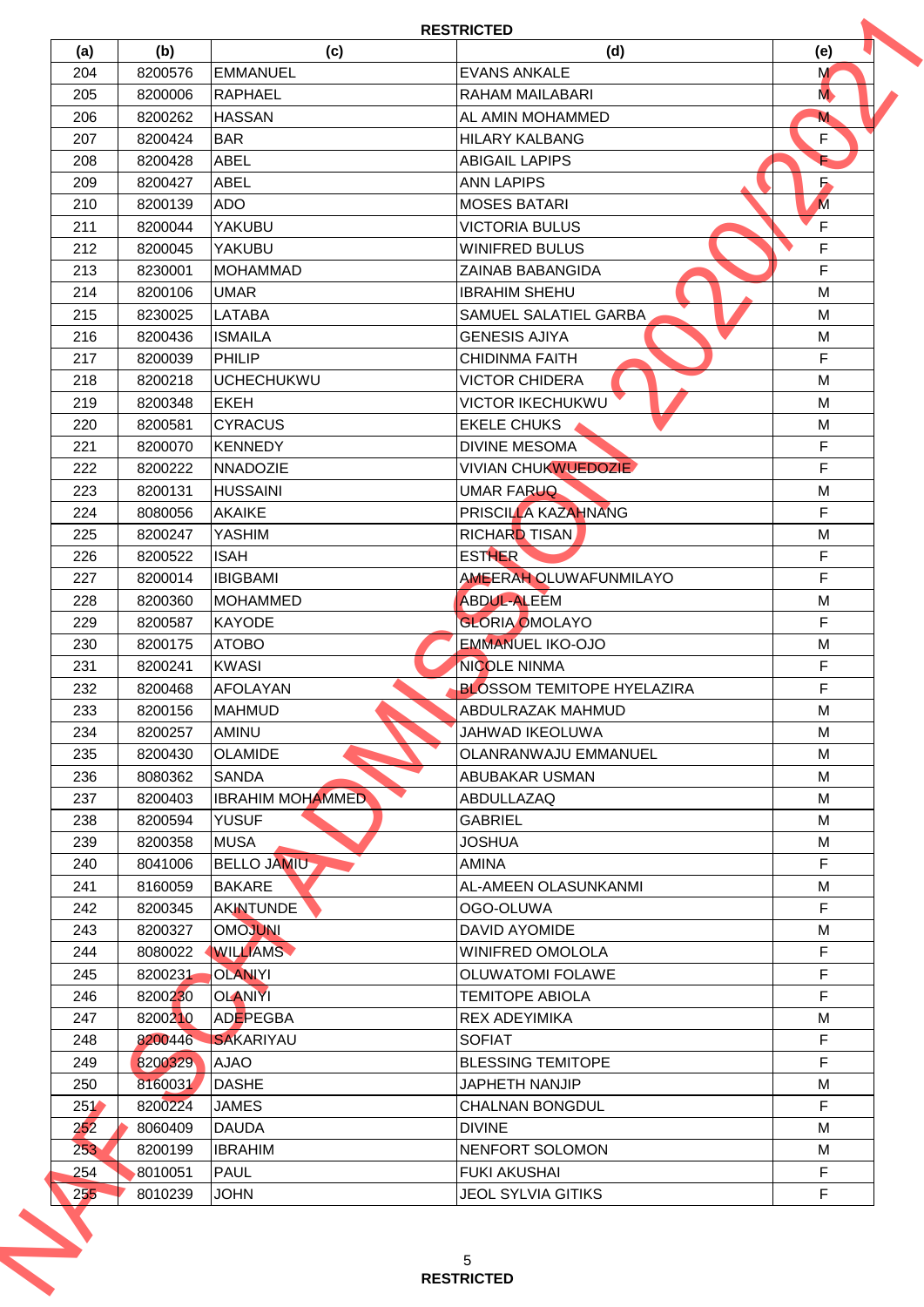|                 |         |                          | <b>RESTRICTED</b>             |             |
|-----------------|---------|--------------------------|-------------------------------|-------------|
| (a)             | (b)     | (c)                      | (d)                           | (e)         |
| 256             | 8200281 | <b>MUSA</b>              | <b>ZION LINUS</b>             | M           |
| 257             | 8200149 | <b>LUKA</b>              | <b>EDNA TENTISHE</b>          | R           |
| 258             | 8200130 | <b>UMAR</b>              | <b>UHAIBU BALARABE</b>        | M           |
| 259             | 8200080 | AKAWU                    | <b>QUEEN-ESTHER YAKUBU</b>    | F           |
| 260             | 8200128 | <b>ABDULLAHI</b>         | <b>ABDULKARIM</b>             | M           |
| 261             | 8200193 | <b>IDRIS</b>             | <b>JABIR MAHMUD</b>           | M.          |
| 262             | 8080122 | <b>PATRICK</b>           | ALEXANDER FIMILAH             | M           |
| 263             | 8200158 | <b>INUSA</b>             | DOBE BAKO                     | F           |
| 264             | 8040067 | <b>YAKUBU</b>            | YAZID HASSAN                  | M           |
| 265             | 8200201 | <b>SANI</b>              | <b>FAHAD</b>                  | M           |
| 266             | 8200173 | <b>MUHAMMAD</b>          | <b>MUHAMMAD SANI</b>          | M           |
| 267             | 8200022 | <b>NEV</b>               | <b>WESLEY SEFA</b>            | M           |
| 268             | 8200479 | <b>SANI</b>              | SA'UD IRO                     | M           |
| 269             | 8200153 | <b>BARNABAS</b>          | <b>JAAZIAH I</b>              | M           |
| 270             | 8200235 | <b>UTHMAN</b>            | <b>NANA ASMAU</b>             | F           |
| 271             | 8200450 | ABDULAZIZ                | SA`AD SULEIMAN                | M           |
| 272             | 8200163 | <b>FRANCIS</b>           | <b>SERAPHIC PHEEBEME</b>      | $\mathsf F$ |
| 273             | 8200342 | <b>MOHAMMED</b>          | <b>MARYAM BELLO</b>           | F           |
| 274             | 8200033 | <b>DAWORGA</b>           | <b>SONIYA</b>                 | F           |
| 275             | 8200100 | <b>HASSAN</b>            | ABDULHAQ ADAMU                | M           |
| 276             | 8200322 | <b>ABADA</b>             | <b>AGBASHIDO</b>              | M           |
| 277             | 8200229 | <b>DAHIRU</b>            | <b>ALKASIM IBRAHIM</b>        | M           |
| 278             | 8200240 | <b>DEMNONGO</b>          | <b>JOSHUA SESOO</b>           | M           |
| 279             | 8200157 | <b>ANDENIRA</b>          | <b>COMFORT ANDEABIN</b>       | F           |
| 280             | 8200251 | <b>ADASHU</b>            | <b>SHEMAIAH ANWUMA</b>        | M           |
| 281             | 8200369 | <b>ABUBAKAR</b>          | ZAYYANU TUTARE                | M           |
| 282             | 8200577 | <b>AYUBA CALEB AYUBA</b> |                               | M           |
| 283             | 8200283 | <b>ABUBAKAR</b>          | <b>SALIHU SALIHU</b>          | M           |
| 284             |         | <b>ESSO</b>              | <b>JOAN</b>                   | $\mathsf F$ |
|                 | 8200373 |                          |                               |             |
| 285             | 8200481 | <b>MOHAMMED</b>          | RABIU BOSE                    | M           |
| 286             | 8200435 | <b>BALA</b>              | NARUBHI .A. HAZIEL            | М           |
| 287             | 8200539 | ASA                      | <b>ENOCH YERIMAMNYANGSKEP</b> | M           |
| 288             | 8200530 | <b>MOSES</b>             | <b>FIBI AMANKYE</b>           | F           |
| 289             | 8200160 | <b>ISAAC</b>             | RIMAMRI RIMAMDE               | M           |
| 290             | 8200432 | <b>YUSUF</b>             | DANIEL WAYAS                  | М           |
| 291             | 8200134 | <b>SALISU</b>            | <b>MUSA MUSA</b>              | М           |
| 292             | 8200443 | <b>CHRIS</b>             | <b>ZECHARIAH</b>              | М           |
| 293             | 8200143 | <b>YUSUF</b>             | <b>SALIM BASHIR</b>           | М           |
| 294             | 8041007 | <b>ADAMU</b>             | <b>ABDULKADIR</b>             | М           |
| 295             | 8200384 | <b>CHIROMA</b>           | <b>AHMED IDRIS</b>            | М           |
| 296             | 8200285 | ABUBAKAR                 | <b>MARYAM SALIHU</b>          | F           |
| 297             | 8200346 | <b>RUFAL</b>             | <b>UMAR</b>                   | М           |
| 298             | 8200478 | <b>SANI</b>              | <b>SULTAN IRO</b>             | M           |
| 299             | 8200119 | <b>CHINDO</b>            | ABUBAKAR ZAKARI               | М           |
| 300             | 8200347 | <b>RUFAI</b>             | <b>IBRAHIM</b>                | М           |
| 301             | 8200520 | <b>ZAKARIAH</b>          | TRUST-GOD R.                  | М           |
| 302             | 8200110 | <b>UMAR</b>              | ZAIDU BELLO                   | М           |
| 303             | 8200598 | <b>NASIR</b>             | <b>UMMUL SALMA</b>            | F           |
| 30 <sup>4</sup> | 8200150 | <b>MOHAMMED</b>          | <b>KASIMU SANUSI</b>          | М           |
| 305             | 8200284 | <b>ABUBAKAR</b>          | AHMAD SALIHU                  | M           |
| 306             | 8200316 | <b>SANUSI</b>            | <b>ISA JIKA</b>               | М           |
|                 |         |                          |                               |             |
| 307             | 8200582 | <b>NASIR</b>             | <b>ADAM ABBA</b>              | М           |